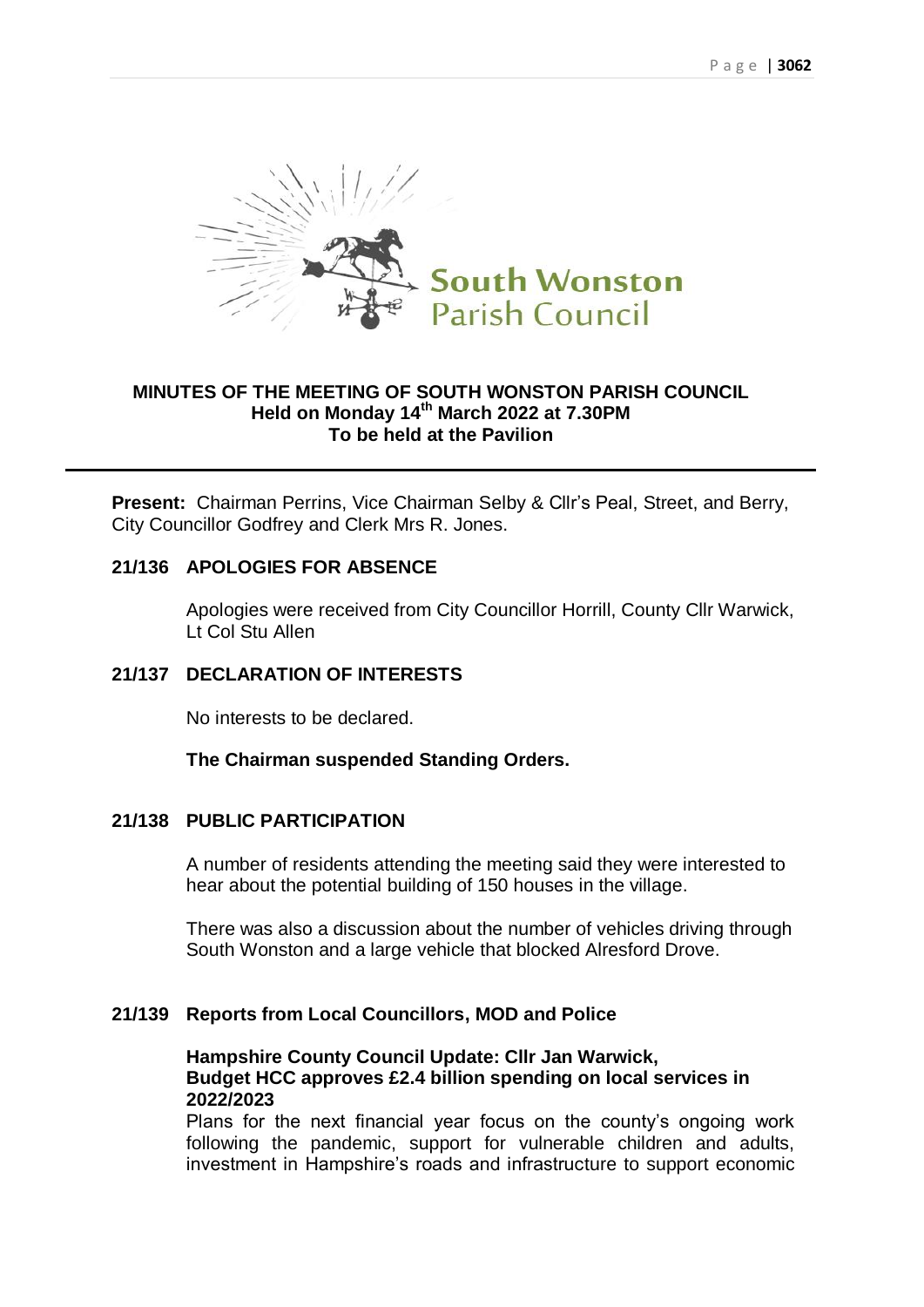recovery, as well as climate change mitigation.

The annual council tax charge for a Band D property will be £1,390.86 – an increase of £0.78 per week, equating to 2.99%, of which 1% is for adults' social care. The budget includes £556.2 million of capital expenditure over the next three years to boost jobs, the quality of the environment and to tackle climate change.

The proposed capital programme includes:  $\bullet$  £109 million in new and extended school buildings to ensure there is a school place for every child in Hampshire  $\bullet$  £136 million for structural maintenance and improvement of roads and bridges in Hampshire over the next three years  $\bullet$  £109 million for integrated transport schemes including over £50 million specifically focused on walking and cycling improvements • £95 million for major improvement of school and other County Council buildings and land holdings over the next three years following the £33 million for decarbonisation schemes covering solar PV, single to double glazing window replacements, transition from oil to gas and the implementation of heating controls that took place in 2021-2022

## **Transport Infrastructure to 2050**

Local Transport Plan 4 (LTP4) is set to be consulted upon later this month (from  $10<sup>th</sup>$  March for 12 weeks). LTP4 will support improved travel choices by focusing on improvements for walking, cycling and public transport as an alternative to the car for the residents of Hampshire. LTP4 recognises the importance of the strategic road network to the economy as well as the need to decarbonise the transport system.

## **County Councillor Jackie Porter's Report to Parishes , March 2022** [\(Jackie.porter@hants.gov.uk,](mailto:Jackie.porter@hants.gov.uk) 07973 696 085)

Firstly, the storms of late February brought home how fragile are our services.

This month, I am looking at services that we need for our education, homes and businesses to function:-

**Electricity:** many of you endured power cuts in the recent Dudley, Eunice and Franklin storms.

I have started a conversation with HCC regarding their emergency planning: asking: does this include improved resilience of SSEN's overhead cables? If SSEN checks trees, how often do they cut back/do something about it? Some residents are trying to beat the electrical dependency by installing Solar Panels and Back Up batteries, **using an HCC sponsored scheme with iChoosr last year.** Unfortunately, to date, there are just 25 home projects completed, and 271 cancelled out of over 1500 requests. Many have paid significant deposits. I have raised this with the Leader, Cllr Mans. If you know someone who committed to this scheme, please ask them to contact me. Thank you.

**Broadband and telephone:** residents lost electricity which resulted in no broadband, and the 4G seemed to drop out too. This made reporting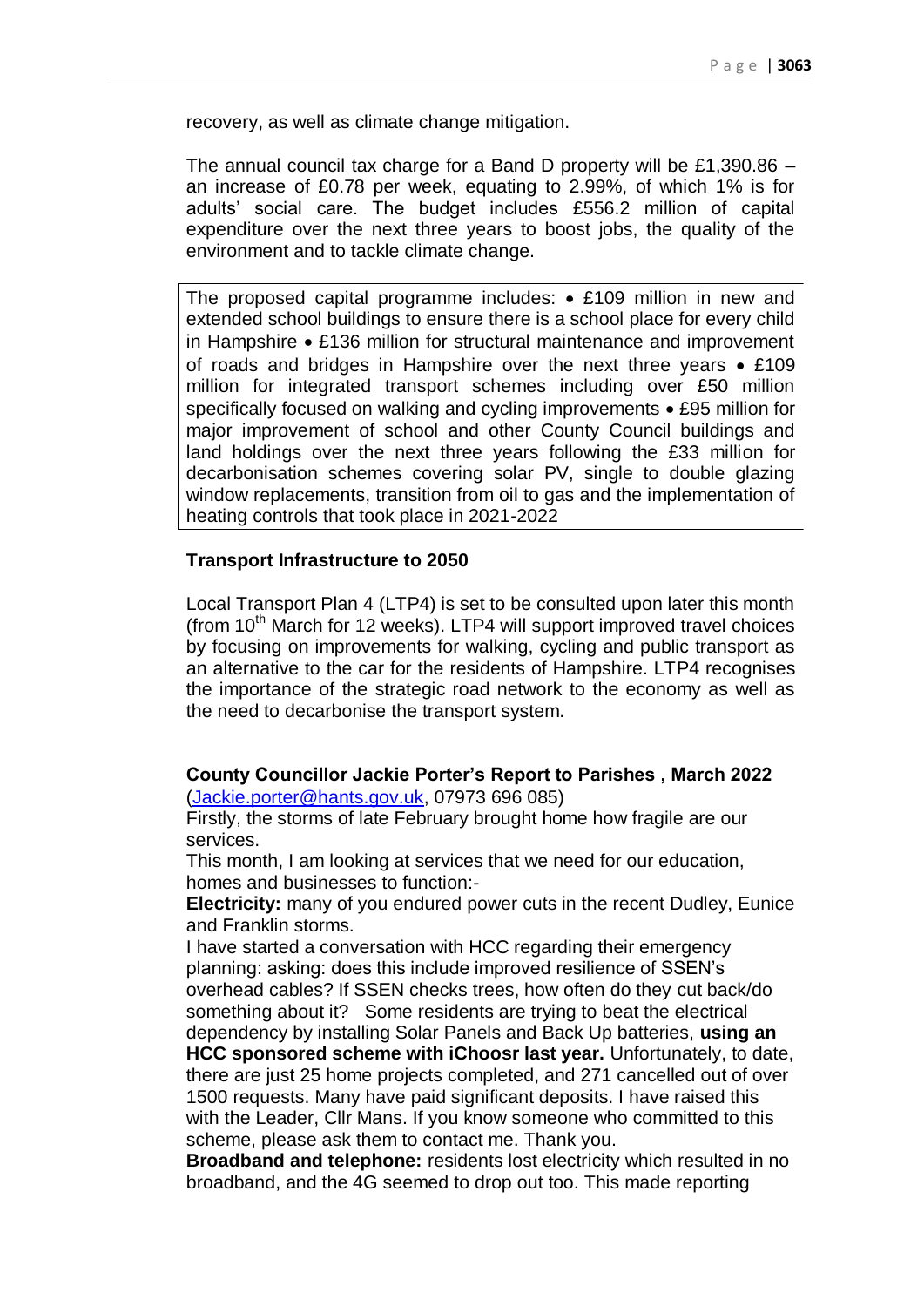difficult. It was interesting to see the power map rise in number of cases as the power was restored. As some areas move into 5G, and BT are moving our landlines, the resilience of 4G and our home phone systems are vital. This can't be left to the commercial providers, and may be a problem to solve that we pass onto Govt. I will ask for HCC if they will add this to the Emergency Planning scrutiny programme.

## **Your emails:**

I *still* do not think your parish emails are working with the HCC system 100% perfectly. HCC has admitted this. Only some of your replies reach me & officers: HCC say it is to do with the security of one of the 'server hops'. HCC say they will not change their security levels, which put your emails at risk of not arriving. I'll pursue this *again* this month. **Trees:**

**Keeping our roads clear as trees fall :** Tim Lawton at HCC has sent a report to Cllrs. which is described at the end of my report. It was a massive task. **If you have a site on which you'd like HCC to plant a tree**, please go to

[https://hants.gov.uk/transport/roadmaintenance/roadproblems/tree](https://hants.gov.uk/transport/roadmaintenance/roadproblems/tree-planting)[planting](https://hants.gov.uk/transport/roadmaintenance/roadproblems/tree-planting) or search 'tree planting' on hants.gov.uk

## **Emergency planning**

In the light of the effects of Dudley, Eunice and Franklin, will you be amending/ updating your Parish emergency plan?

The County Council had a huge job to do, but as the lead authority for Emergency planning, with a greatly reduced budget for 2022-3 (at around £300K) I was concerned that they didn't change the plans that weekend to suit the circumstances.

The issue I have raised is- if there was an *expected* emergency that weekend, why wasn't emergency plan *'upgraded'* to include use of the HCC systems that weekend? Using 101 was a huge source of frustration. It was clearly inadequate to have 101/999 as the only port of call? Why was the twitter contact not read as a matter of course, and social media not watched for comments from the public? I have a meeting with the Customer Services lead at HCC on the  $9<sup>th</sup>$  March to discuss this. **Defibrillators:**

Following a quick trawl from Parishes, it seems that Parishes are taking ownership of the maintenance costs: please could you tell me on which list you place the defibrillator availability?

Please note, the **HCC support grant is available** until the end of March: residents needing help with fuel food or heating should contact WCC (01962 840222) or Citizens Advice (0808 2787861) for assistance. This is for families or any adult over 60. Schools can assist families, WCC tenants, CA for others.

## **Update on other matters:**

#### **Kings Barton:**

The HCC commissioned 'taxi bus' with Winchester taxis to Kings Barton will commence on the 21<sup>st</sup> March. Details of stops are being finalised: timings will be halfway between the current 86 hourly service. Bus stops on the Andover Road are being upgraded and battery powered real time information added to help new users understand the services available. A new path has been surfaced by Cala in front of the school and from 1a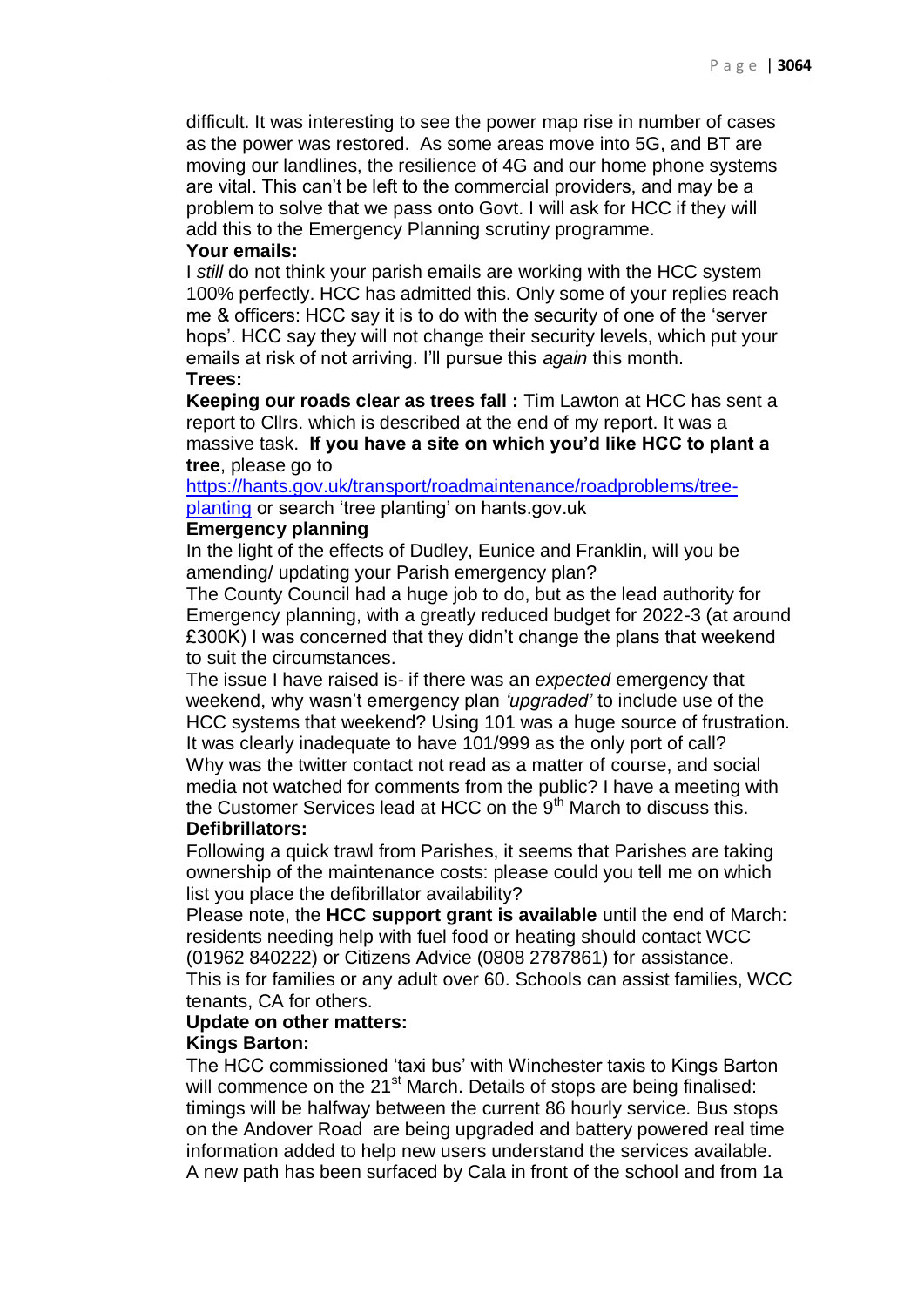to the school which at last, gives a surfaced walking route between 1a and 1b! The Wellhouse Lane bridge should be open by mid-April latest. **Cart and Horses:** Another month, another accident as commuting traffic grows again. The traffic engineers made changes to speed, light levels and added CCTV following the fatality and subsequent accidents pre lockdown . They (HCC) argue that the junction has been safer since then. I disagree that this is typical- the traffic has been so much quieter. I have seen the CCTV footage of the latest two accidents: it is distressing to watch, and a pattern is emerging. Speed is now much slower and not an issue. Visibility is good. I have asked for consideration of stop signs as requested by drivers on social media. I am working with Cllr Oppenheimer on this, and believe we need to show strength of opinion to National Highways, not just locally, but across the division. I have shared a petition on Facebook, and it is on my website too.

## **Rain damage of rural roads and paths:**

a number of these have been reported : there is something in almost every Parish. If you have a persistent issue, please report it and copy to me. We now have monthly 'road surgeries' which could be useful for these.

**By the time we reach March, you will have seen the County Budget report.** You can see the debate in full from this page [https://democracy.hants.gov.uk/ieListDocuments.aspx?CId=163&MId=77](https://democracy.hants.gov.uk/ieListDocuments.aspx?CId=163&MId=7738) [38](https://democracy.hants.gov.uk/ieListDocuments.aspx?CId=163&MId=7738)

I was pleased to be a part of the '**Stand With Ukraine Vigil'** hastily arranged with City of Sanctuary, Southampton and Winchester Visitors Group (who support refugees days to day) on Monday 1<sup>st</sup> March at Abbey Gardens. I notified local social media and despite the terribly wet weather, between 300-400 people attended to stand with the Ukrainian people. We are in touch with the Polish Club in Southampton, who say they have enough clothes: money donations can be made via the Red Cross.

Dealing with the storms and their impacts will inevitably mean that some routine and programmed work will need to be rescheduled. Report issues relating to Hampshire's road network to us

online[:https://www.hants.gov.uk/transport/roadmaintenance/roadproblems](https://www.hants.gov.uk/transport/roadmaintenance/roadproblems)

Cllr Godfrey gave am update from Winchester City Council (WCC) which included:-

- There will be a council tax increase of 3% but car parking charges won't increase until October;
- An extra 1.3 million has been awarded by the Government which will move forward some of the city council projects;
- River Park leisure centre is to be leased to Southampton University;
- Wonston Parish Council would like to move forward with a Green Campaign with South Wonston as most of the children attend South Wonston Primary School;
- County Cllrs have had a discussion about changing its status on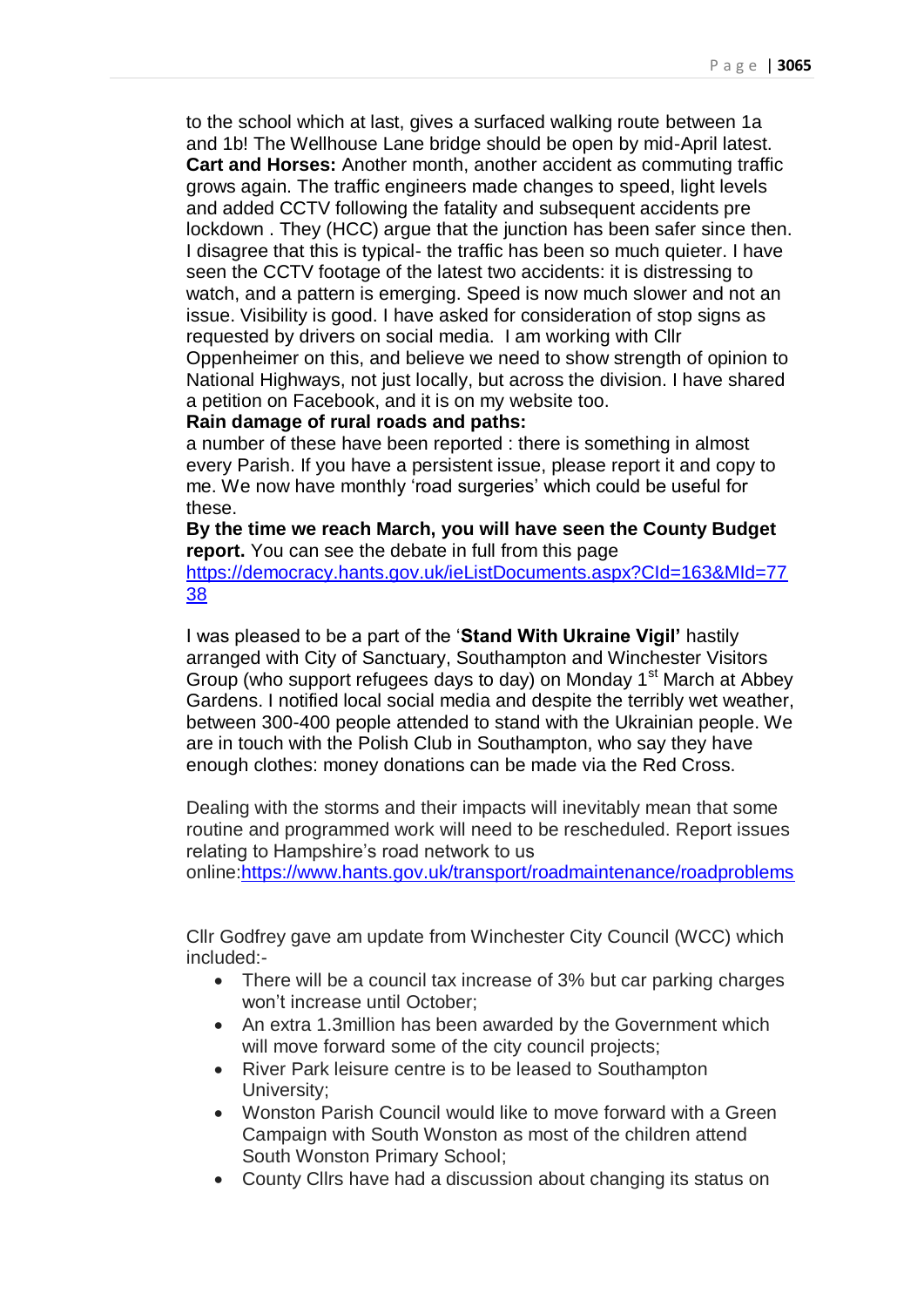the maintenance of Lower Road;

 WCC Strategic Planning have been in contact with Parish Councils to hold an initial meeting to identify land for development as part of the strategy for delivery of new housing in the plan, and want to work with Parish Council in terms of finding the most suitable sites from the list on the SHELAA. Currently no decisions have been made on the allocation, housing numbers or employment sites. The indication from city planners is that of the 3000 homes 1500 will be built in Winchester and North Winchester over the next 18 years and 50-60 homes is now the allocation for South Wonston. The Parish now has 2 months to consider if South Wonston can accommodate this number of homes and if so where? Conditions need to be considered around highways, sewage, amenities etc. Later in the summer a preferred solution will be proposed for public consultation

Cllr Perrins responded to say that the Parish Council was unaware of the change to the housing numbers from 150 to 50-60, and that the initial meeting with WCC Strategic Planning has been arranged for Thursday  $17<sup>th</sup>$  March.

The Parish Council will look to convene a focus group after the Annual Parish Council Assembly to help update the Village Design Statement. This needs to be put together with the support of the residents and importantly needs to be community led.

Cllr Perrins asked Cllr Godfrey to find out what enforcement information can be posted in the minutes as an email has been received from enforcement requesting that no update is posted in the minutes, even with the redaction of residents names. Cllr Godfrey said he would find out.

## **Resume Standing Orders**

## **21/140 MINUTES OF THE MEETING HELD ON MONDAY 14 th FEBRUARY 2022**

**It was RESOLVED to approve the minutes as a true record of the meeting following minor amendments.**

**21/141 MATTERS ARISING FROM THE MEETING HELD ON MONDAY 14 th FEBRUARY 2022**

**To be noted**

**21/142 CO-OPTION OF A COUNCILLOR**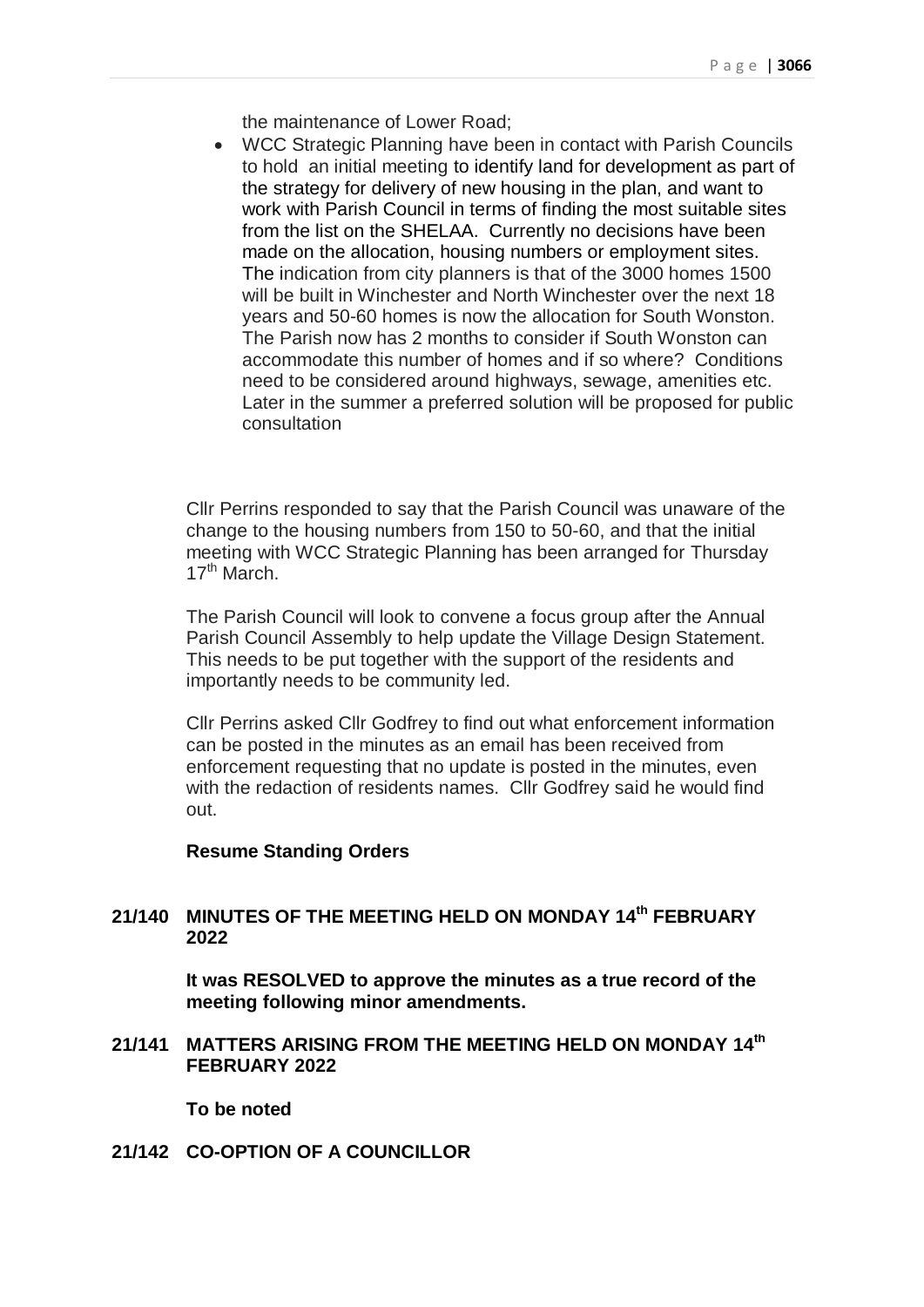Mr Philip Oram expressed his interest to apply for one of the Councillor vacancies. Following his retirement two years ago he now has some spare time and would like to help support the village that he has lived in for over 35 years. He would also like to help housing a Ukrainian family.

Mr Oram was voted onto the Parish Council

## **To be noted**

## **21/143 FINANCE**

## **- Recent Transactions**

A spreadsheet of recent transactions was provided for all Members.

**It was RESOLVED to approve the transactions. A copy is appended to these minutes.**

## **- Account Reconciliations**

The Bank Balances as at 28<sup>th</sup> February 2022 were:

| Co-op Deposit Account 7 | £156,780.65 |
|-------------------------|-------------|
| Lloyds Account 10       | £70,166.03  |
| Total<br>$=$            | £226,946.68 |

The balances were noted and each reconciliation sheet will be signed by the Chairman once all cash books have been brought up to date, to confirm the Council's monitoring role.

Allocated Expenditure to  $28<sup>th</sup>$  February 2022 not yet paid through the bank accounts, plus agreed reserves policy.

Cllr. Selby requested an update on what the situation was concerning opening another bank account to proportion risk of funds currently held.

#### Reserves

| <b>Insurance Reserve</b>                           | £2,555  |
|----------------------------------------------------|---------|
| Pavilion Management & Maintenance                  | £30,600 |
| £37,700<br>General Reserves – 6 months exp 2020/21 |         |
|                                                    | £70,855 |

| Project List - Approved Exp (£47K-£50K) Actual £38,400 |         |
|--------------------------------------------------------|---------|
| <b>Community Bench &amp; Shelter</b>                   | £4,834  |
| Precept Exp not yet paid to creditors-1mths            | £6,300  |
| $(E37,800=6$ months)                                   | £49,534 |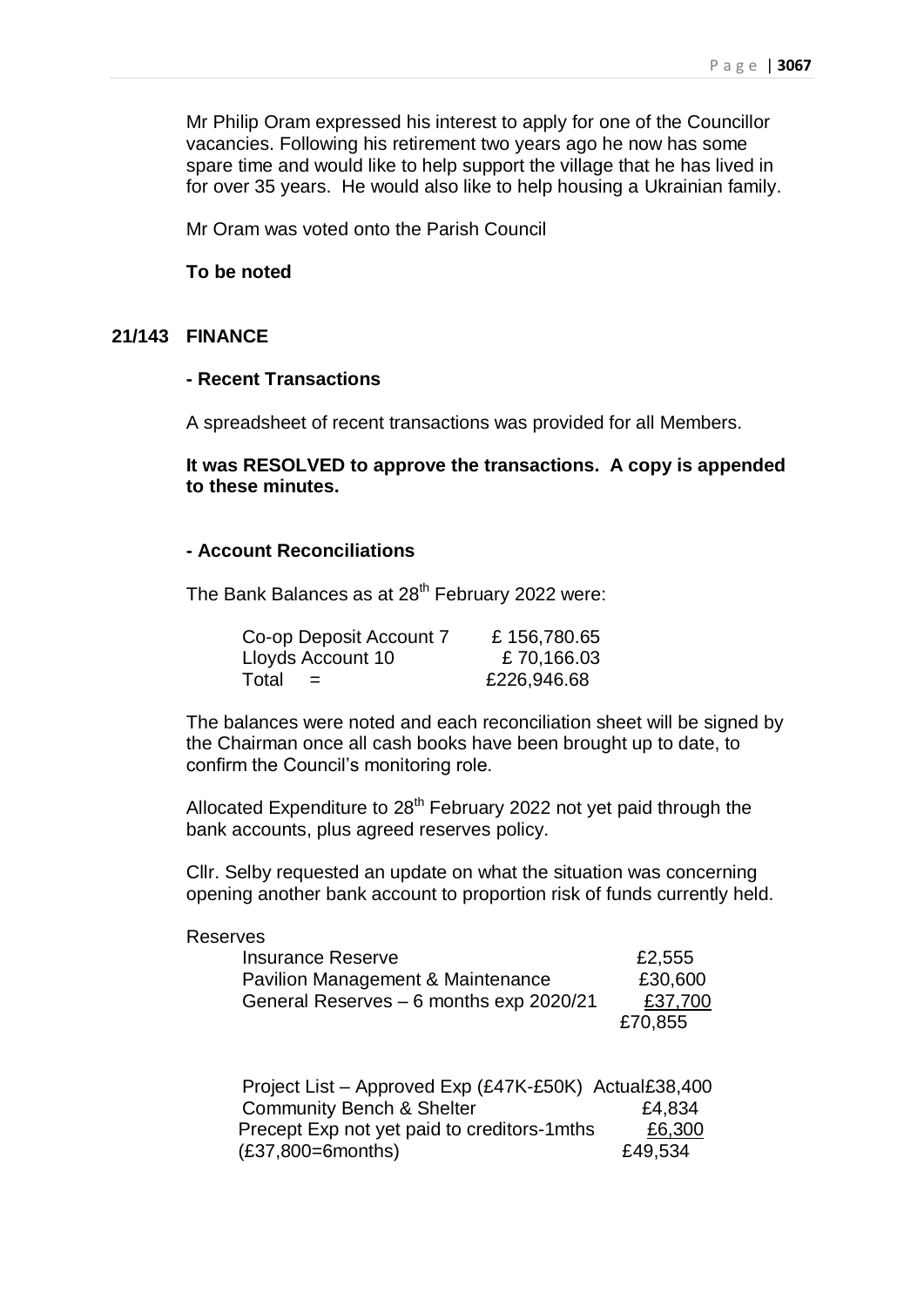## **Total £120,389**

## **Unallocated Funds- Project List reviewed £106,558 At the February 2022 Parish Council meeting**

Remaining Balance Owed to the Public Works Loan Board £40,198.

## **To be noted**

## **- Financial Systems Risk Assessment 2021/22**

To receive the updated financial risk assessment. A copy of the document is posted on the website.

## **It was RESOLVED to approve the updated document.**

## **- Asset Register 2021/22**

It is a requirement of external audit that the asset register is reviewed and agreed by Council annually at the March Parish Council meeting. A copy of the document is posted on the website.

## **It was RESOLVED to approve the register.**

## **- Interim Audit**

An interim audit has been carried out and a report has been submitted for Council to note.

The internal auditor's conclusion is that he has made recommendations in this report to enhance and strengthen the internal controls that exist. We can give limited assurance at this stage that the internal control framework is adequate, we will need to test these areas at the next visit to provide full assurance that improvement has been made to take forward into 2022/2023. We will continue our testing at the next internal audit visit. Next visit The next internal audit visit has been arranged for Wednesday 8 June 2022

The detailed report is shown as a separate document to this set of minutes.

## **To be noted**

## **21/144 PLANNING**

**Application 20-01765 HCS - Land at Three Maids Hill, off A272, Winchester SO21 2QU by TMR South Coast Ltd**  Planning Appeal Ref. No.: APP/Q1700/APP/Q1770/W/21/3279319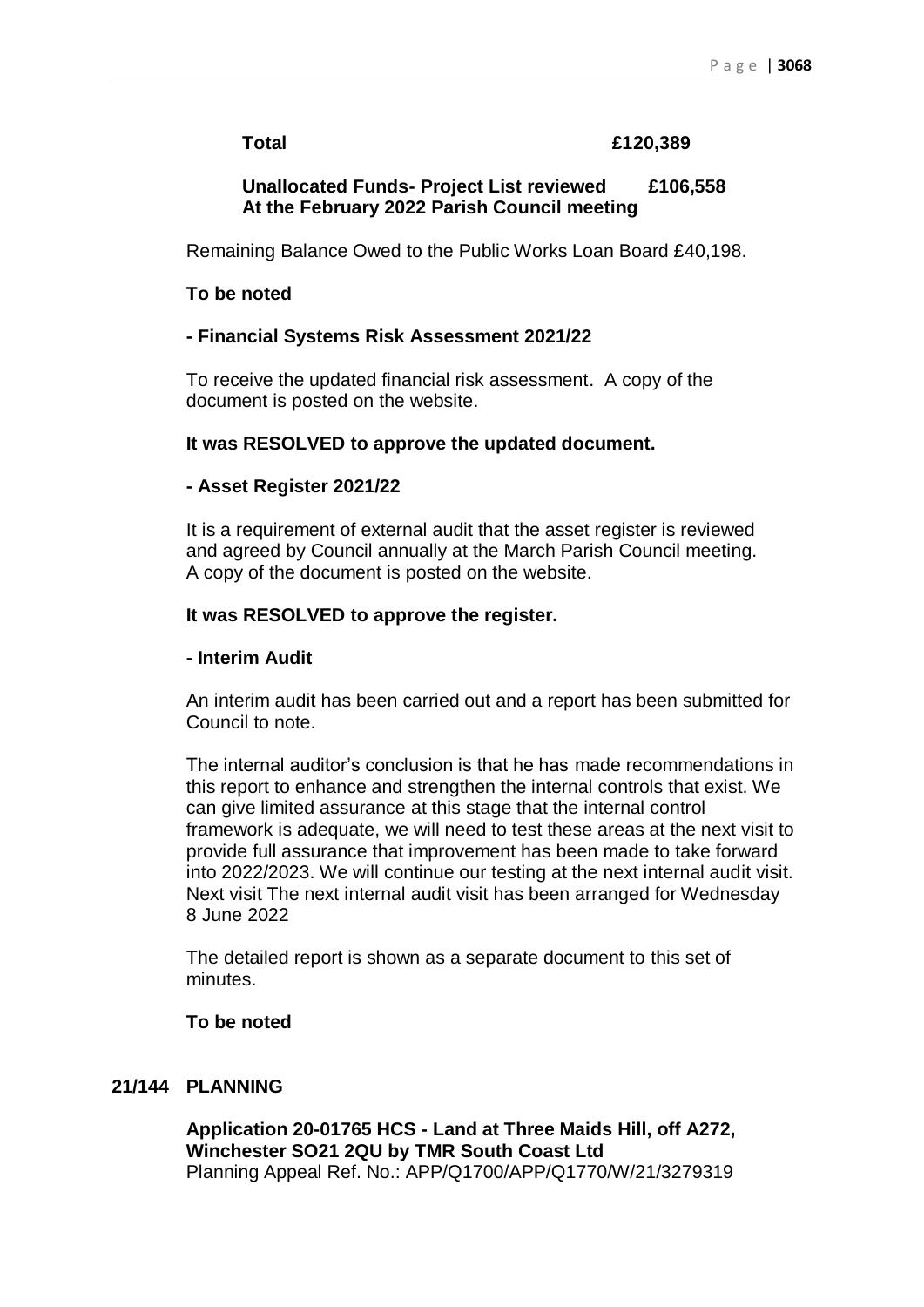Response from South Wonston Parish Council  $-16<sup>th</sup>$  September 2020 Updated  $-28<sup>th</sup>$  February 2022

**South Wonston Parish Council strongly objects to this application for the reasons set out below.**

#### **Change of Character of Local Area**

Currently the area north of the Three Maids Hill roundabout and west of the A34 is rural in nature and predominantly used for agriculture.

This application proposes to use a greenfield site for a heavy industrial purpose, which would be much more appropriate on a brownfield site in an existing industrial area. It changes the character of the local area, particularly for the residents of the Worthy Down housing.

Another major concern is that if this application for industrial use is granted it will set a precedent for further industrial developments north of Three Maids Hill and west of the A34, which will bring a significant change to the rural character of the local area around Worthy Down and South Wonston.

## **Highway Safety**

The application anticipates  $50 - 76$  HGV movements per day, with the main traffic being via the A34. The A34 is a heavily used, high-speed trunk road with short slip roads. This raises a concern for the ability of laden tipper trucks from the site to join the traffic flow on the dual carriageway safely.

There is also the risk that HGVs will take other routes to/from the site when the A34 is congested, which it frequently is. This congestion will be more likely in the coming years due to the proposed M3 Junction 9 improvements.

It is noted that the Transport Assessment does not consider collision data for the slip roads to/from the southbound A34. These slip roads represent a higher risk than the northbound slip roads due to:

Higher traffic speeds caused by the general downhill slope of the southbound route.

Short slip roads and a limited sight-line on the southbound exit.

A low level of collisions before the proposed development does not imply safety after the additional HGV traffic is added.

## **Noise**

South Wonston is less than 2 miles from the site in the direction of the prevailing SW or SSW winds. The Worthy Down housing is approximately half that distance in a similar direction; any noise from the site will adversely affect both communities when the prevailing winds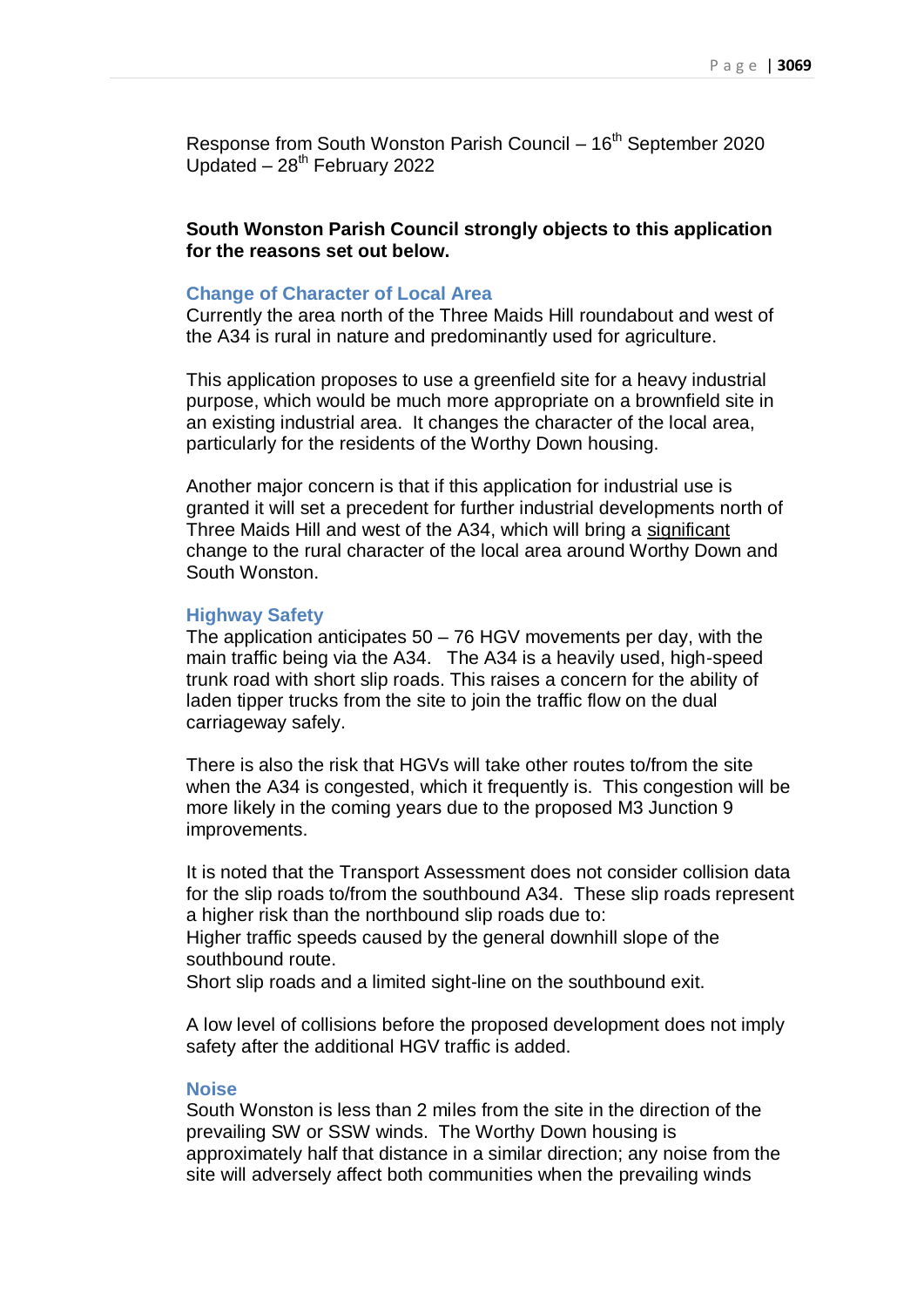blow.

While the main operation of the site will be during working hours when the noise may to some extent be masked by the noise of the A34, the Planning Statement makes mention of some out of hours operation associated with night time highway works (which are a frequent occurrence on trunk roads).

The parish council is concerned that the noise from this out of hours work will have a detrimental affect on the residents of Worthy Down and the western parts of South Wonston. At night the A34 is audible in these areas and therefore so will the additional noise from the proposed facility. Out of hours of operation will cause disturbance to residents.

In addition, it is noted that the Noise Impact Assessment document anticipates less than 10 HGV movements per day; however the Planning Statement anticipates 50 -76 HGV movements per day which makes the Noise Impact Assessment inaccurate for traffic noise.

#### **Dust**

The planning application contains details of dust management measures. It is not known if these measures will be sufficient to reduce dust from the site to zero; it cannot be proven on paper that no dust will leave the site. However, it is clear that the reduction of dust is dependent on these dust management measures being applied diligently and comprehensively throughout the life of the facility.

South Wonston is less than 2 miles from the site in the direction of the prevailing SW or SSW winds. The Worthy Down housing is approximately half that distance in a similar direction; any dust from the site will adversely affect both communities when the prevailing winds blow.

## **Combined effect with Road Planing Supplies operation**

Road Planing Supplies Ltd has been granted permission (HCC Ref. 20- 01188-HCS) for a similar facility to the east of the A34, on a brownfield site. The parish council is concerned about the combined effect of these two developments from the viewpoint of highway safety, noise and dust. The TMR South Coast Ltd. proposal appears to duplicate the facility allowed for Road Planing Supplies Ltd. The need for two similar facilities in this particular area of Winchester has not been demonstrated.

#### **Hampshire Minerals and Waste Plan**

The application is contrary to the Hampshire Waste and Minerals Plan.

Policy 5 of that plan states that: *"Minerals and waste development in the open countryside, outside the National Parks and Areas of Outstanding Natural Beauty, will not be permitted unless:*

*b) the nature of the development is related to countryside activities, meets*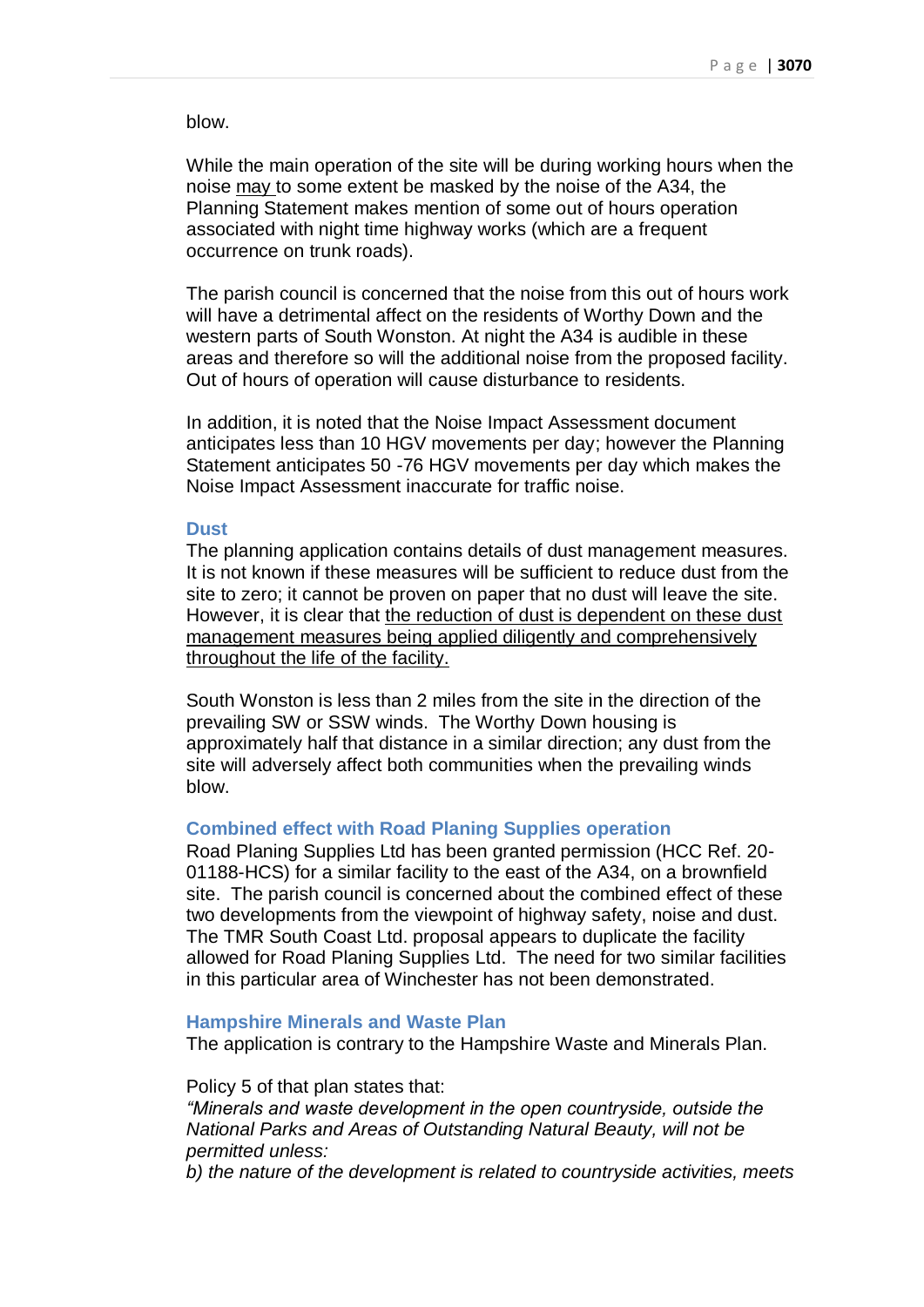*local needs or requires a countryside or isolated location; "* It is clear that the proposed development is NOT related to countryside activities, does NOT meet a local need and does NOT require a countryside or isolated location.

In addition, Policy 29 outlines the criteria for Waste Management Sites, which in Section 2 do not include greenfield/useable agricultural land. The policy does refer to strategic road corridors and good transport connections, but also, in section 3b, it refers to a special need for the other (i.e. greenfield) locations, which has not been demonstrated.

#### **Other Sites**

The original application has considered other sites as detailed in the document *20-01765-HCS\_planning\_Site Selection Review V1.*

At the time of writing this has not been updated so South Wonston Parish must base its representation to the inquiry on the original document. New suitable sites are likely to have become available since the Site Selection Review was produced.

In the original Site Selection Review a number of suitable sites were ruled out due to being beyond a 10-mile catchment of Winchester. It is not clear from the above document why this criterion is used.

Further suitable sites were ruled out by the applicant for their commercial reasons.

South Wonston Parish Council's review of the sites listed in the document identifies 7 other sites that are suitable and 3 other sites that are very suitable (and have the benefit of being brownfield sites).

A good example from the original Site Selection Review is Site 21 – (Former Drivers Diner at Micheldever) which already has industrial use on the surrounding land and the only disadvantage to the applicant is commercial (Site 21 being shown as Sale Type: Sale whereas Three Maids Hill is Sale Type: Sale / Let). This site also benefits from access to a lightly used dual carriageway.

#### **Conclusion**

The availability of other suitable sites within industrial settings that have been rejected only for the applicant's commercial reasons means that "a special need" for the Three Maids Hill location has NOT been demonstrated.

The application seeks to change a greenfield site in a rural setting into an industrial site which is totally inappropriate when suitable brownfield sites are available.

The proximity of the proposed development to the housing at Worthy Down and the western parts of South Wonston means that residents will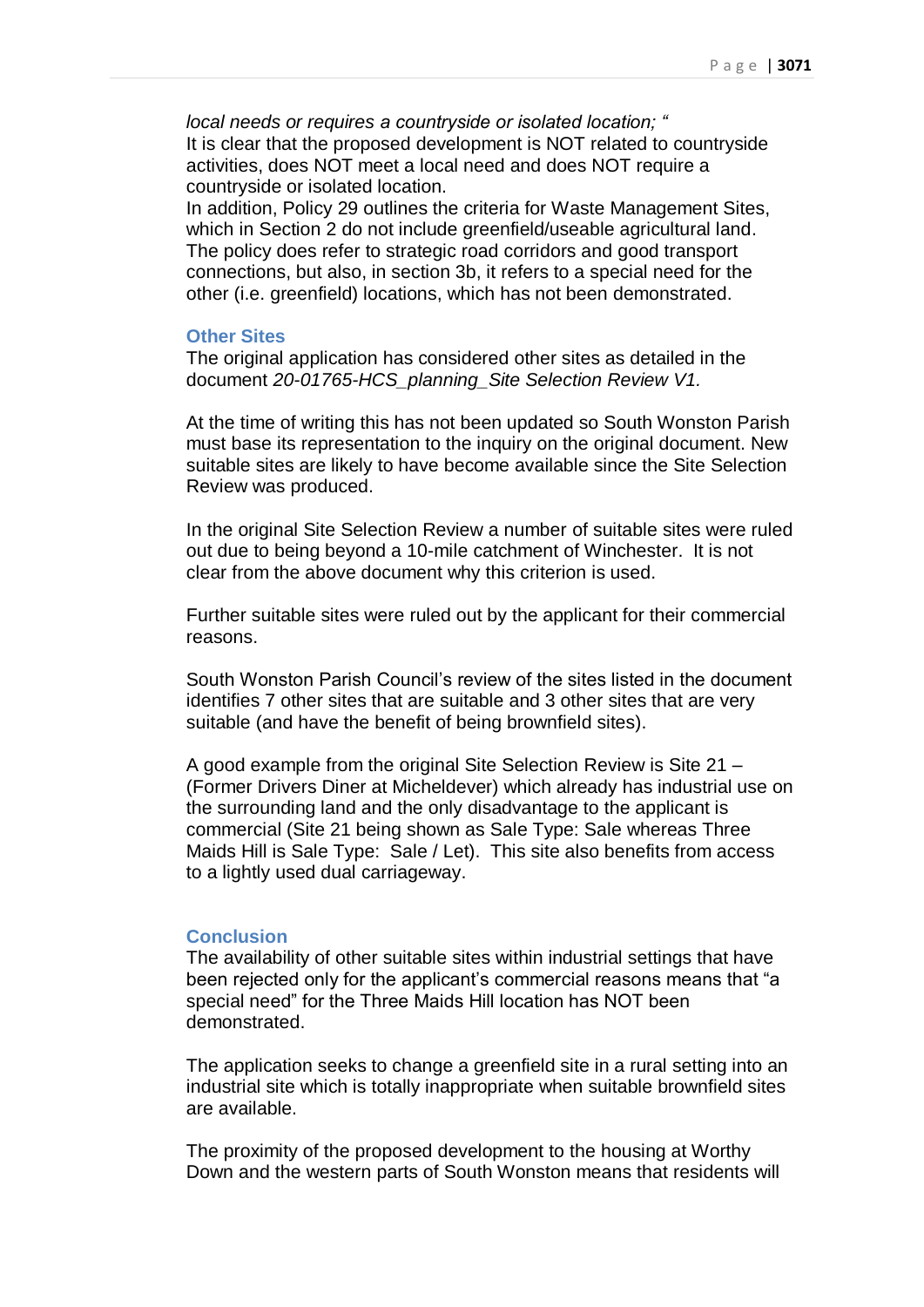be subjected to unacceptable noise and dust nuisance if the application is approved.

Finally, the application is contrary to an established policy laid down in the Hampshire Waste and Minerals Plan.

## **South Wonston Parish Council believes strongly that this application should be rejected.**

## **- Applications to be considered**

| Reference                | 22/00404/TPO                                                                                                                                                                                                                                                                                                                                                                                                                                                                                                                                                                                                                                                                                                                                                                                                                                                                                                                                                                                                                                                                                                                                                                                                                   |
|--------------------------|--------------------------------------------------------------------------------------------------------------------------------------------------------------------------------------------------------------------------------------------------------------------------------------------------------------------------------------------------------------------------------------------------------------------------------------------------------------------------------------------------------------------------------------------------------------------------------------------------------------------------------------------------------------------------------------------------------------------------------------------------------------------------------------------------------------------------------------------------------------------------------------------------------------------------------------------------------------------------------------------------------------------------------------------------------------------------------------------------------------------------------------------------------------------------------------------------------------------------------|
| Alternative<br>Reference | PP-11064819                                                                                                                                                                                                                                                                                                                                                                                                                                                                                                                                                                                                                                                                                                                                                                                                                                                                                                                                                                                                                                                                                                                                                                                                                    |
| Application<br>Received  | Tue 22 Feb 2022                                                                                                                                                                                                                                                                                                                                                                                                                                                                                                                                                                                                                                                                                                                                                                                                                                                                                                                                                                                                                                                                                                                                                                                                                |
| Application<br>Validated | Tue 22 Feb 2022                                                                                                                                                                                                                                                                                                                                                                                                                                                                                                                                                                                                                                                                                                                                                                                                                                                                                                                                                                                                                                                                                                                                                                                                                |
| <b>Address</b>           | Holm Oak 16 Keats Close South Wonston Winchester H                                                                                                                                                                                                                                                                                                                                                                                                                                                                                                                                                                                                                                                                                                                                                                                                                                                                                                                                                                                                                                                                                                                                                                             |
| Proposal                 | T5 (Holm Oak by driveway) - Reduce the lateral branch<br>extending out over garage by 2-3m back to a suitable<br>growth point with pruning wound being no larger than<br>75mm diameter to allow for new growth to form as<br>part of the crown.<br>Reduce the overall crown by no more than 1-1.5m to<br>suitable growth points with the longer reduction length<br>sections focusing on the extended and protruding<br>branches of the crown.<br>T2 (Holm Oak within garden space) - Reduce the<br>overall crown back to the previously approved<br>reduction points (appeared to be approximately 2-3m<br>reduction) to provide a balance and more uniform<br>shape to the crown and provide separation to the<br>property and reduce the dominance over the<br>neighbouring gardens to north. Reduce the over<br>extended branch growing in a south easterly direction<br>by 2-3m to bring the branch back into line with the<br>rest of the crown.<br>The proposed works are to manage and maintain the<br>two trees in close proximity to homes, allow and<br>provide for emergency and delivery vehicle access for<br>and a more usable garden space whilst looking to<br>retain the visual amenity aspect of the trees. |
| Inspected By             | <b>Cllr Perrins</b>                                                                                                                                                                                                                                                                                                                                                                                                                                                                                                                                                                                                                                                                                                                                                                                                                                                                                                                                                                                                                                                                                                                                                                                                            |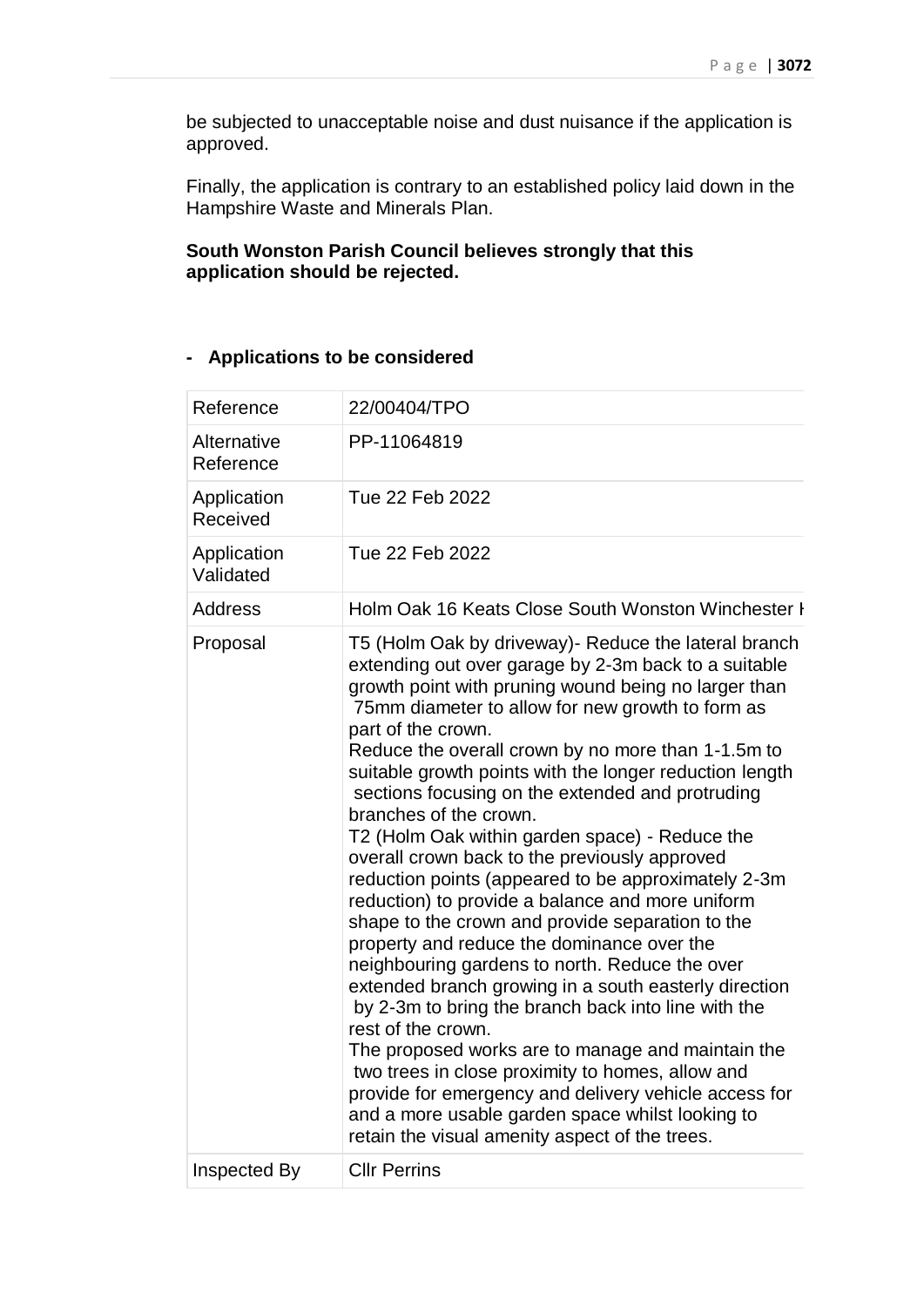| Comments | The recommendations made by the Tree Surgeon are<br>in keeping with the need to reduce crowns and<br>sustain healthy regrowth.<br>No Comment. |
|----------|-----------------------------------------------------------------------------------------------------------------------------------------------|
|          |                                                                                                                                               |

| Reference                    | 22/00423/TPO                                                                                                                                                                                    |
|------------------------------|-------------------------------------------------------------------------------------------------------------------------------------------------------------------------------------------------|
| Alternative Reference        | PP-11074224                                                                                                                                                                                     |
| <b>Application Received</b>  | Fri 25 Feb 2022                                                                                                                                                                                 |
| <b>Application Validated</b> | Fri 25 Feb 2022                                                                                                                                                                                 |
| Address                      | 110 Downs Road South Wonston Winchester Ham                                                                                                                                                     |
| Proposal                     | T1 - Black Pine, reduce the top crown by 2m; Sou<br>0.5-1m; Eastern side to bring in top lateral by 1.5r<br>T2 - Yew sp. reduce the canopy by 3m.<br>All Works in accordance with BS5998(2010). |
| Inspected By                 | <b>Cllr Perrins</b>                                                                                                                                                                             |
| Comments                     | The trees in question are very overgrown and<br>will benefit from the recommendations made to<br>reduce crown and width.<br>No Comment.                                                         |

| Reference                    | 22/00013/HOU                                                                                     |
|------------------------------|--------------------------------------------------------------------------------------------------|
| Alternative<br>Reference     | PP-10520862                                                                                      |
| <b>Application Received</b>  | Wed 05 Jan 2022                                                                                  |
| <b>Application Validated</b> | Wed 05 Jan 2022                                                                                  |
| Address                      | Windyridge 25 Downs Road South Wonston SO21                                                      |
| Proposal                     | Single storey side extension. 12 no. new roof<br>lights. New side windows with obscured glazing. |
|                              |                                                                                                  |
|                              |                                                                                                  |

# **- Decisions by WCC**

| Reference                | 21/03045/FUL |
|--------------------------|--------------|
| Alternative<br>Reference | PP-10325435  |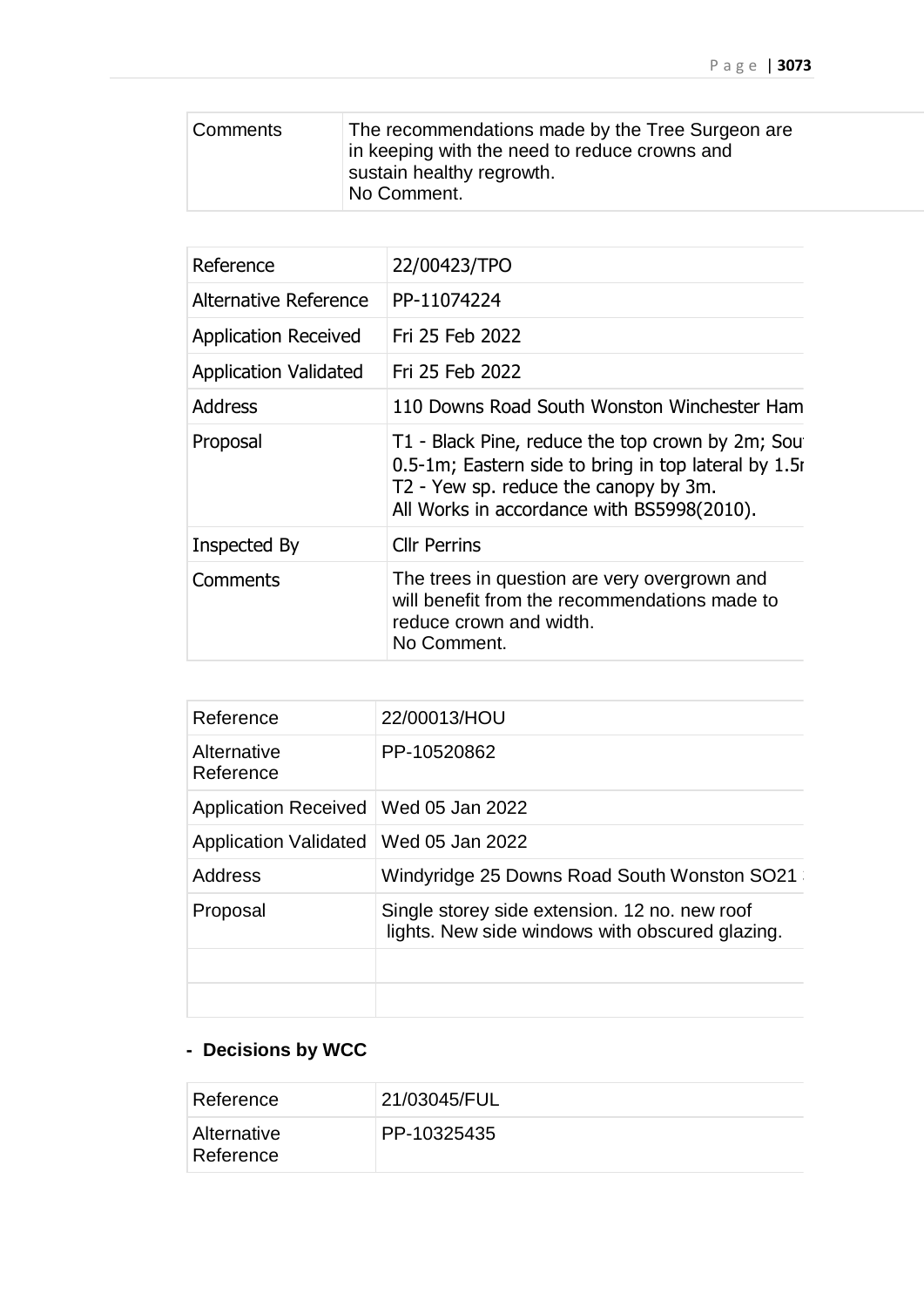| Application Received   Thu 25 Nov 2021  |                                                                                                                                                                  |
|-----------------------------------------|------------------------------------------------------------------------------------------------------------------------------------------------------------------|
| Application Validated   Mon 17 Jan 2022 |                                                                                                                                                                  |
| Address                                 | Venta Uk Ltd West Hill Road North South Wonston<br><b>SO21 3HN</b>                                                                                               |
| Proposal                                | Single storey modular building to replace existing<br>portable office building provide temporary office<br>space to meet the immediate needs of the<br>business. |
| Inspected By                            | <b>CIIr Perrins</b>                                                                                                                                              |
| <b>Decision</b>                         | <b>Application Permitted</b>                                                                                                                                     |

## **- Enforcements**

An update on the open cases has been received for March. Since the last update in February 21/00483/WKS has been closed.

| <b>Reference No</b>       | <b>Prior</b><br>ity | <b>Date</b><br><b>Received</b> | <b>Address</b>                                                                                                  | <b>Nature of</b><br><b>Complaint</b>                                                                                                   | <b>Officer</b>            |
|---------------------------|---------------------|--------------------------------|-----------------------------------------------------------------------------------------------------------------|----------------------------------------------------------------------------------------------------------------------------------------|---------------------------|
| 20/00309/HED<br>GE        | $\mathbf{1}$        | 15/12/2020                     | Gunn-Barrell<br>Estate<br><b>Alresford Drove</b><br>South Wonston<br>Winchester<br>Hampshire<br><b>SO21 3HW</b> | Hedge<br>removed<br>without<br>permission of<br>WCC-<br>Hedgerow<br>replacement<br>notice to be<br>issued to<br>Landowner              | Lorna<br><b>Hutchings</b> |
| 20/00312/BCO<br><b>ND</b> | 3                   | 08/11/2020                     | South Wonston<br>Farm<br><b>Alresford Drove</b><br>South Wonston<br>Winchester<br>Hampshire<br><b>SO21 3HL</b>  | Alleged breach<br>of condition 5 -<br>no planting.<br>Shipping<br>container<br>placed at site.<br>Link to<br>19/00108/BCO<br><b>ND</b> | Gavin<br>Palmer           |
| 21/00180/COU              | 3                   | 12/05/2021                     | Land North Of<br><b>Bridge Bungalow</b><br>Lower Road<br>South Wonston<br>Hampshire                             | Alleged change<br>of use to stay<br>and play area<br>for children.                                                                     | <b>Brett</b><br>Vince     |

## **To be noted**

## **- Winchester City Council (WCC) Local Plan – Housing Growth Meeting**

Winchester City Council (WCC) have contacted the Parish Council as a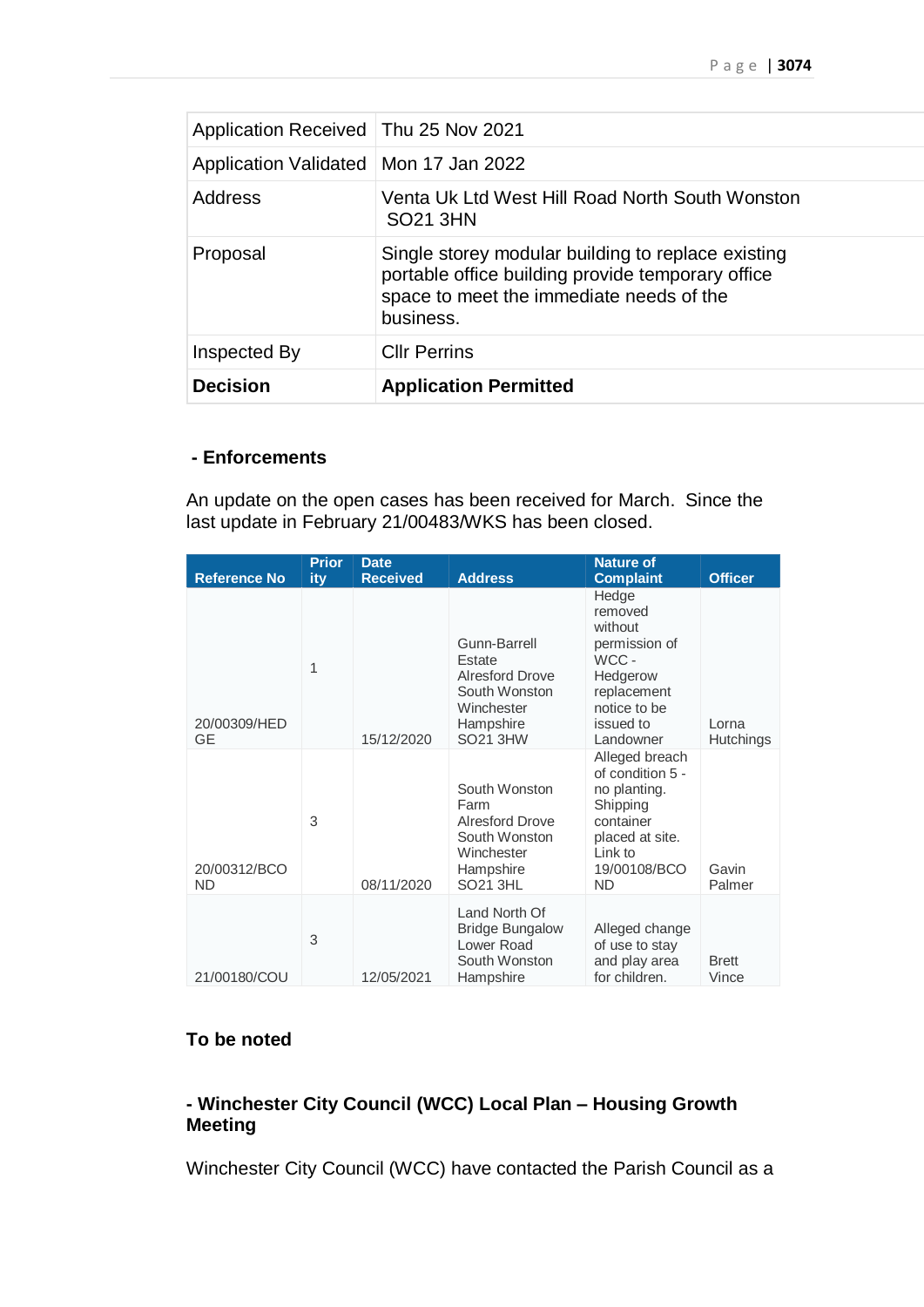key part of this work is accommodating the housing growth which needs to be planned for up until 2039 and how new homes are distributed across the district outside the South Downs National Park. It is important to stress that for parish councils that straddle the SDNP boundary, WCC will only be able to consider SHELAA sites that are located outside of the National Park.

Officers from the Strategic Planning Team have now presented the outcome from the Strategic Issues & Priorities local plan consultation (SIP), which took place between February and April last year, to a number of Local Plan Advisory Group meetings held in September, November and December 2021. At the LPAG meeting that took place in September Officers reported that the feedback from the Strategic Issues & Priorities consultation supported a development strategy for the new Local Plan that would be focussed on sites in and adjoining Winchester Town, the 'South Hampshire Urban Areas' (West of Waterlooville and Whiteley), and the eight Market Towns and three additional sustainable settlements (South Wonston, Sutton Scotney and Otterbourne).

Winchester City Council need to identify land for development in South Wonston as part of this strategy for delivery of new housing in the plan and want to work with the Parish Council in terms of finding the most suitable sites.

In December 2021 Cabinet also agreed an updated Strategic Housing and Employment Land Availability Assessment which includes a high level analysis of the sites that landowners/developers have put forward for development.

WCC Officers are now in a position where they would like to arrange a meeting with the parish council so that they can discuss the distribution of housing numbers in the most sustainable settlements across the district that are located outside of the National Park and would like to discuss with the Parish Council how they might accommodate the level of housing being considered. At the initial meeting on Thursday  $17<sup>th</sup>$  March WCC would like to learn about the Parish Council's local knowledge of the area and SHELAA sites that have been put forward by landowners/promoters for development in our parish and answer any questions that we may have.

Cllr Perrins opened up the discussion about whether to update the Village Design Statement (VDS), implement a Neighbourhood Plan or Parish Plan. Currently there are two months to pull together a community led plan which the Parish Council will start at the annual assembly on Monday  $4<sup>th</sup>$  April 2022 @ 7.30pm.

Cllr Peal then explained that the VDS is now out of date as it is linked with Local Plan Parts 1 and 2, soon to be succeeded by the emerging new Local Plan and would suggest that this is updated instead of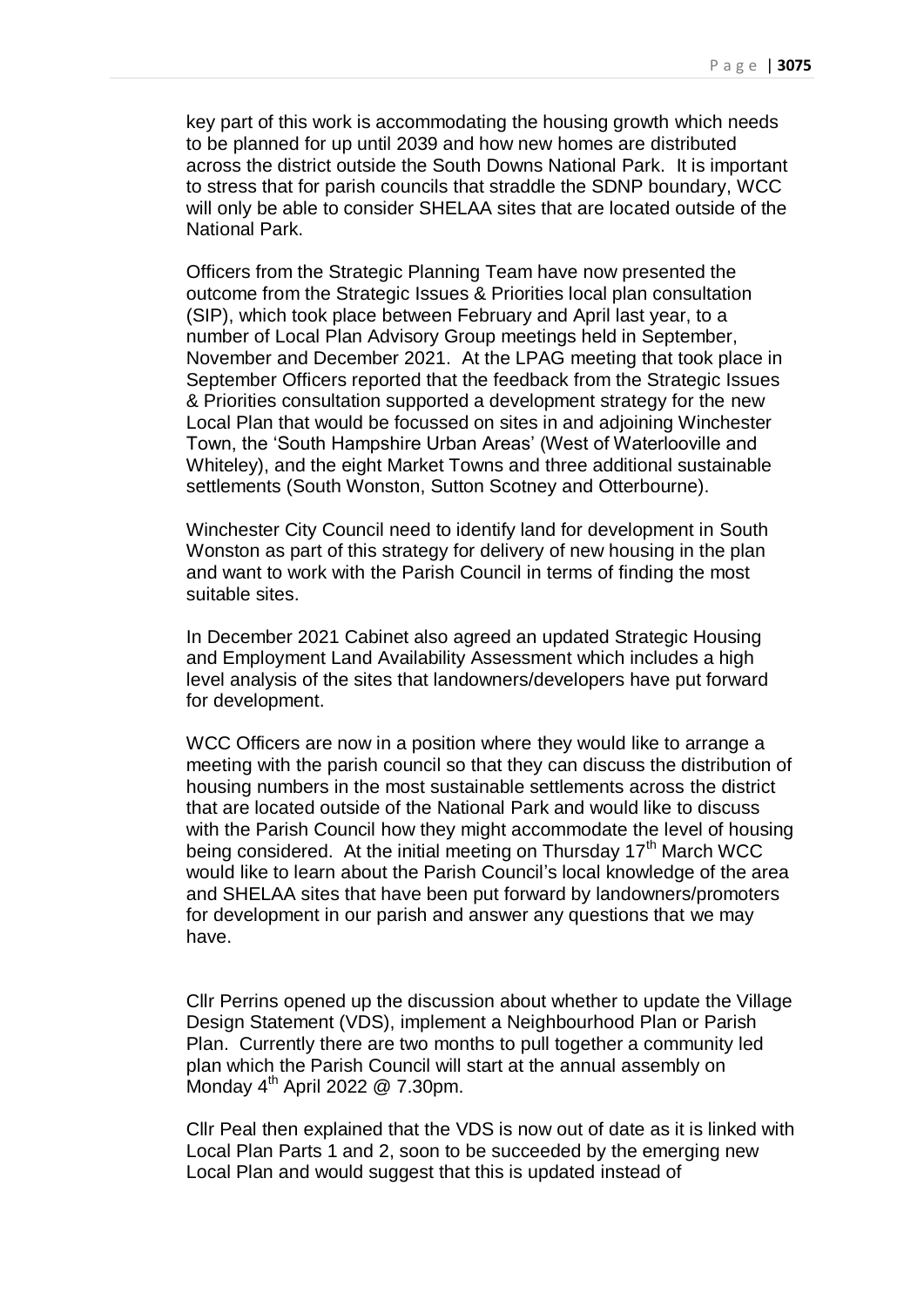implementing either of the alternative plans but there will need to be lots of feedback from residents as it must be their plan, owned by the village.

Cllr Perrins said that Council now needs to decide which type of plan we would like to work on? It was agreed to update the VDS but noting that the new local plan isn't ready yet to be linked to a revised VDS.

**It was RESOLVED to approve the Parish Council proceed with a new Village Design Statement**

#### **21/145 PAVILION & RECREATION**

**- To receive the minutes of the meeting** MINUTES OF A MEETING OF SOUTH WONSTON PAVILION COMMITTEE 08-03-2022 AT 2.00 pm at the Pavilion **PRESENT** Cllrs Perrins (JP) (Chairman), Cllr Selby, Cllr Street, Cllr Peal and Clerk Mrs Jones (RJ) **APOLOGIES FOR ABSENCE**

## **PAVILION MANAGEMENT**

The Deep Clean has been booked for the end of May.

Scouts have collected some of their items from the store cupboard and Clerk needs to bin the rest. One set of keys are still outstanding and no deposit has been refunded for the other set.

The Swifts meeting with Pete Laud and Guy Bewick has not taken place due to holiday and commitment from the football team.

Clerk needs to book Cleansing Services Group to clean the tank of all rubbish.

The external toilet continues to be regularly cleared of blockages. The plumber is looking at ways of increasing the water flow on flushing.

The doors for the disabled toilet and hall keep dropping due to their weight. The carpenter needs to be booked to fix this, install the door stops and fix the external toilet door.

The storm damage to the pavilion roof meant that 70 tiles had to be replaced and 2 ridge tiles. Darren Jones was able to complete the repairs within 4 days of the storm. Councillors agreed to pay him £350 for the work which also included two journeys to Southampton.

The Damage Report and Action Plan were reviewed and are attached.

## **FINANCE**

All hire costs including football were reviewed. Cllr Perrins will update the spreadsheet and Clerk to notify all regular hires.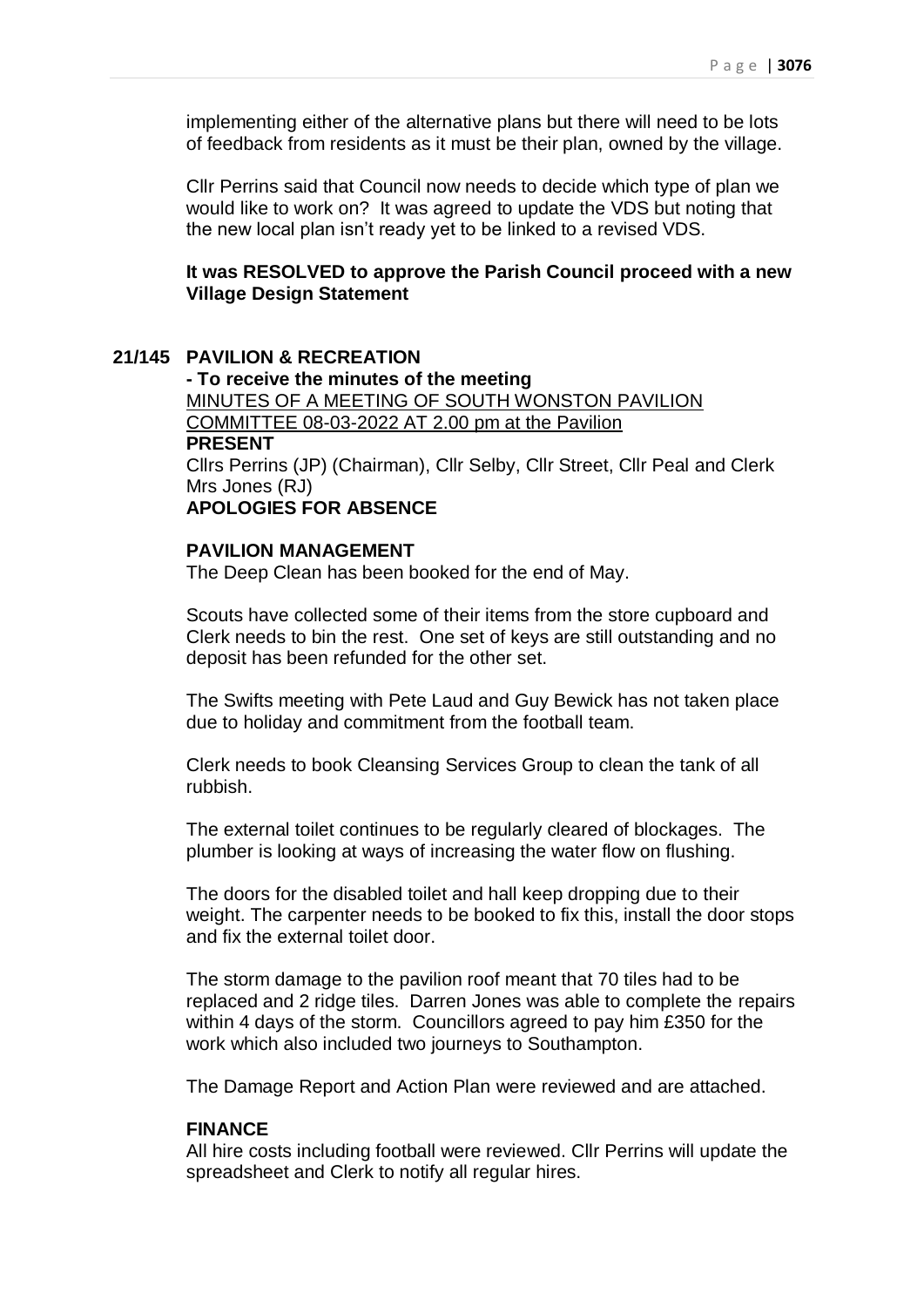## **It was RESOLVED to approve the new rental charges**

## **RECREATION GROUND MANAGEMENT**

The bench shelter has arrived and is in the garage awaiting installation.

The pallets are being removed by Grass and Grounds

Community Bench - Russell Mack has found a Community Bench for the Parish Council to purchase which he will install, along with extra protection for the roof.

The servicing of the adult gym equipment has been agreed and being booked for May as painting is included

Two benches are on order to install in the recreation ground.

## **To be noted**

## **CHILDRENS PLAYGROUND**

ROSPA have been contacted to carry out the annual play inspection and WCC have been cancelled.

Zip Wire – The installation of the zip wire has started. Cllr Perrins is awaiting an update on 14<sup>th</sup> March.

C&D Trees made safe a tree that had lost 2 very large branches during the storm.

As part of installing the Mound Tower, Clerk is going to explore options to instruct a landscape designer to draw a 5 year plan to add colour and lose some of the scraggly/dead bushes and trees. Clerk has spoken to Nicola Baldwin and the Councillors asked if she could be invited to the meeting in April.

DATE OF THE NEXT MEETING Tuesday 5<sup>th</sup> April 2022

## **- Dever News Advert**

The annual invoice of the Dever News has been received for £395 which the Parish Council agreed to continue with.

**It was RESOLVED to approve the annual spend.**

## **21/146 HIGHWAYS & TRANSPORT**

**- To receive updates from City Council Warwick and Councillors**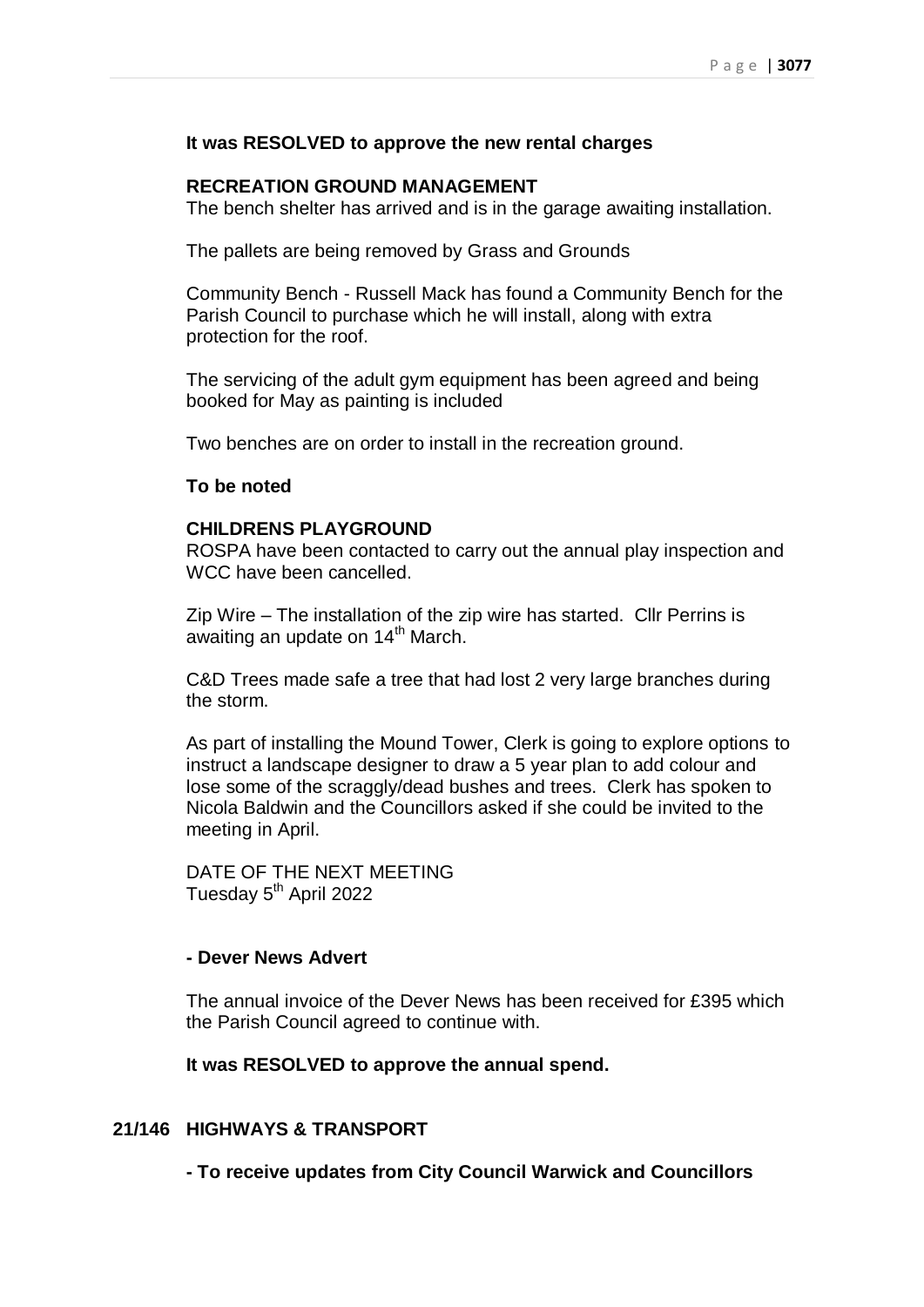Cllr Warwick emailed to say that a meeting with the residents of Lower Road to agree steps for maintenance going forward is being organised.

The next Local Transport Plan (strategic plan) is due to be released for consultation later today, the link will be shared with the Parish Council once it's available.

Cllr Berry has implemented the new speed detection unit which is now being used in Downs Road.

**To be noted**

## **21/147 GENERAL AMENITIES**

#### **- Cycle Path Proposal & Update**

## **Cath Hart from HCC has emailed an update**

To re-cap, the engineers' feasibility study looked at several options on/by the road - it found some road safety issues and costs were high, which is exacerbated as the route will probably only be temporary, pending the new junction which should provide a permanent solution. We then looked at an off-road link, along the edge of the field; there is a physically workable route which has a better crossing point from a road safety perspective. It requires permission from several landowners as there are no public rights – as it stands we have agreement in principle from all but Cala homes, who we've approached for a discussion via the lead officer in ETE and now directly but have had no response as yet.

Cllr Perrins asked Clerk to arrange a meeting with Cath Hart.

Jim Adkins emailed to say that once work has finished in Bordon his team will return to work on parts of the path then need improving.

Cllr Warwick emailed to say that the countryside team met with HCC officers at Worthy Down to come up with a plan to improve the signage and safety where the new path crosses Connaught Road.

#### **To be noted**

## **- Queens Jubilee Celebrations**

Clerk to meet with a resident who is offering to organise an event. Ideas and a date will be emailed following the meeting.

Cllr Ann Peal has suggested planting a Himalayan Birch and WCC have agreed to pay for a plaque. Councillors agreed to purchase this at a cost of no more than £250.

## **It was RESOLVED to approve the spend**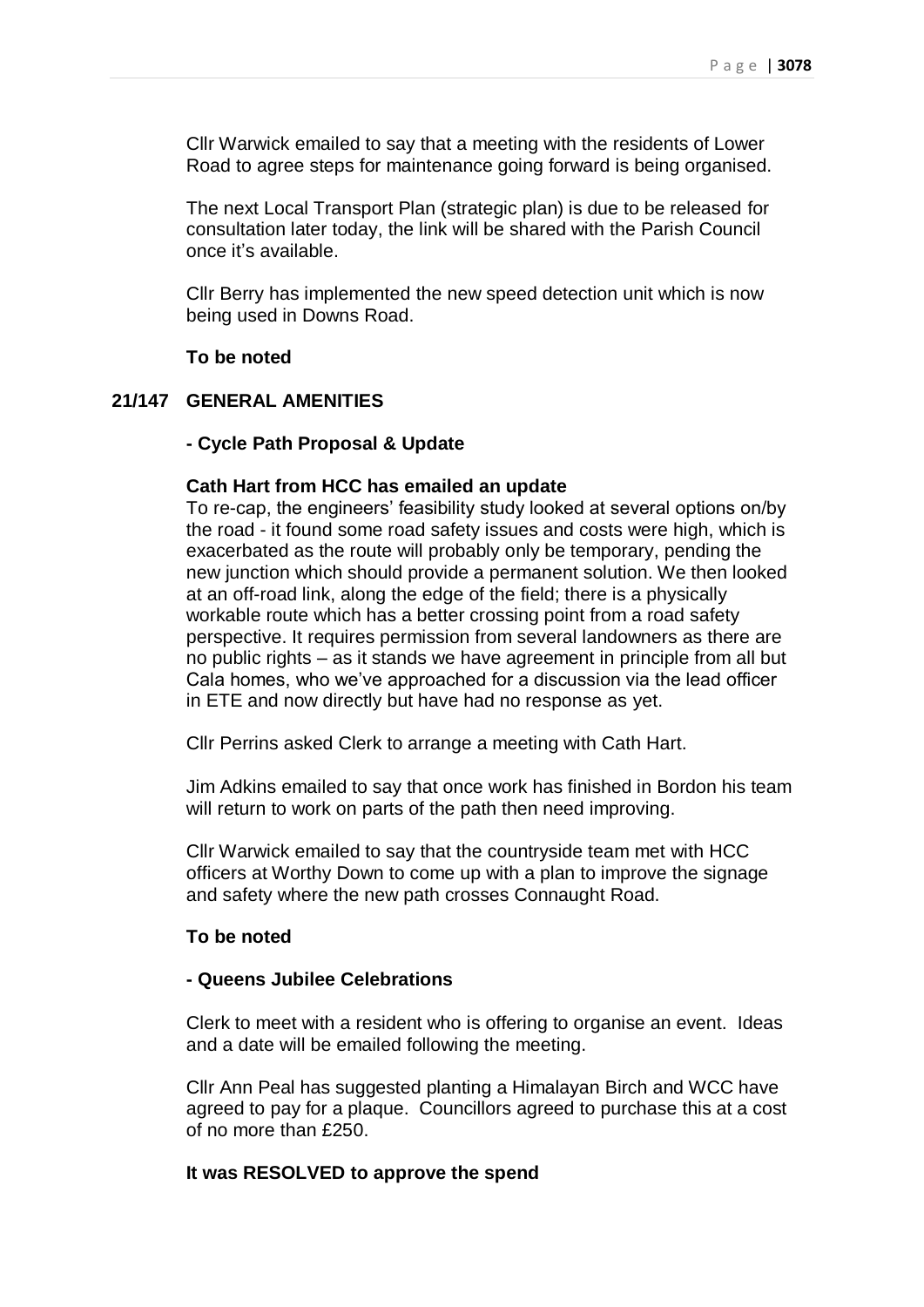## **- Annual Assembly**

Cllr June Perrins discussed ideas for the Annual Assembly, plus agreed with Cllr's to hold it on Monday 4<sup>th</sup> April. Clerk will issue the agenda early to encourage more residents to attend.

## **To be noted**

## **21/148 CLIMATE CHANGE**

## **- to receive an update from Councillors**

Cllr Selby spoke about letters being issued to potential groups in the village and to contact people who are community active in the village. Cllr Selby has also written to Peter Symonds and Henry Beaufort to take this forward.

Nickey Turner asked if the Parish Council is going to get involved with the Greening Campaign or WeCAN (WCC and WINACC)? Cllr Perrins has said that this will be on the agenda next month and for Cllrs to agree which project we should be supporting and working towards.

Nickey Turner has spoken to the Clerk about using the Pavilion to host an initial get-together of interested people. There would be no expectations or commitments of the Parish Council taking on anything without a follow-up discussion. It is to gather ideas and see what capacity and interest there is within the community.

Clerk has received an invitation from WECAN for Saturday 26<sup>th</sup> March to discuss solar farms which has been forwarded onto Cllr Selby and Nickey Turner. With the net zero ambitions and energy security issues at the moment WINACC has been researching the role that solar farms need to play.

## **To be noted**

## **21/149 CORRESPONDENCE, WEBSITE & SOCIAL MEDIA UPDATE**

#### **- Correspondences were received from:-**

15/2/22 – A resident of South Wonston - Cycle Path Update 22/2/22 – A resident of South Wonston - Cleaning of the Barrows in Goldfinch 9/3/22 – A resident of South Wonston - Parish Planning

9/3/22 – A resident of South Wonston – Potential 150 homes.

## **To be noted**